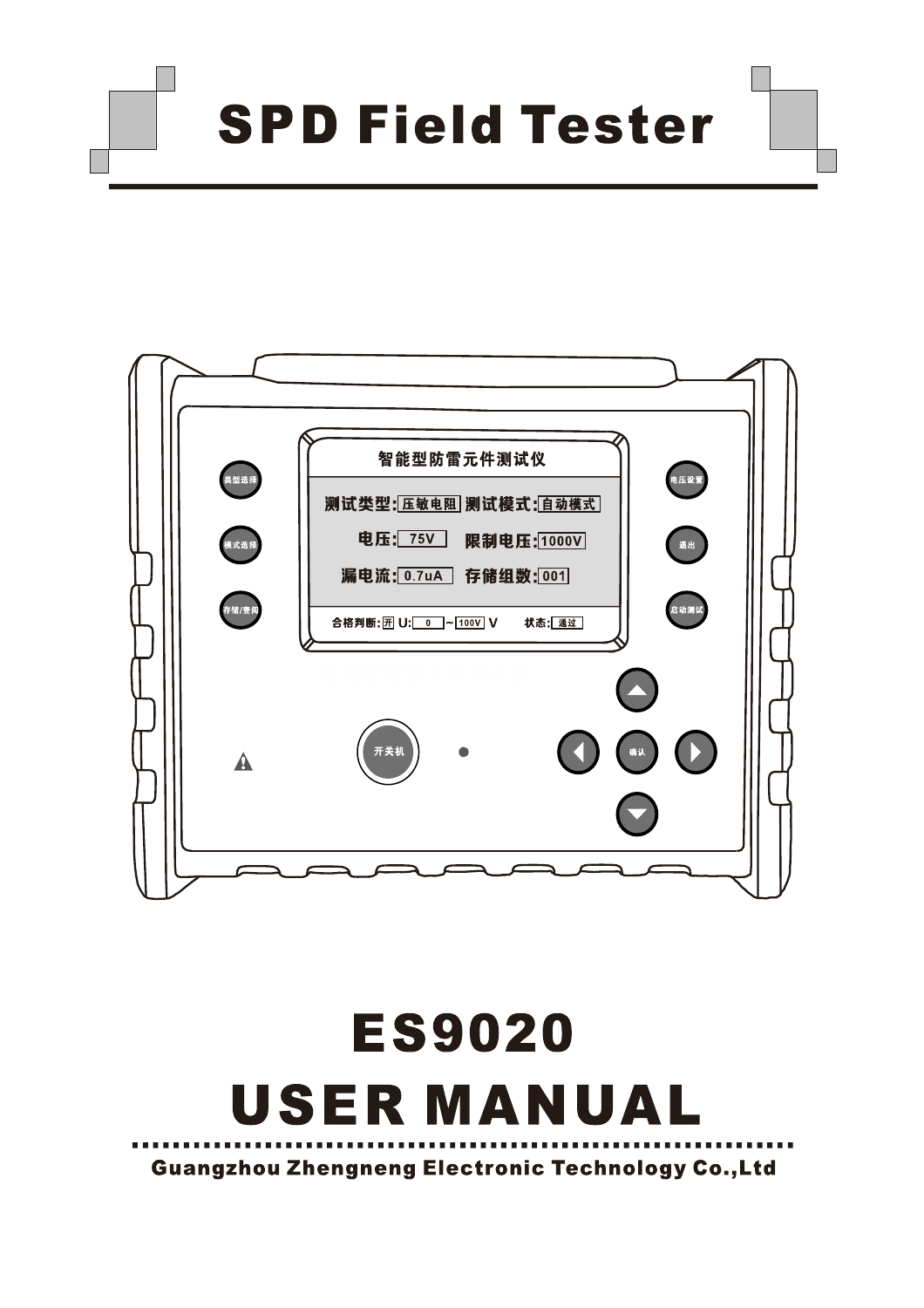# **CONTENT**

| 1.   |
|------|
| 2.   |
| 3.   |
| 4.   |
| 5.   |
| 6.   |
| 7.   |
| 8.   |
| 9.   |
| VII. |
|      |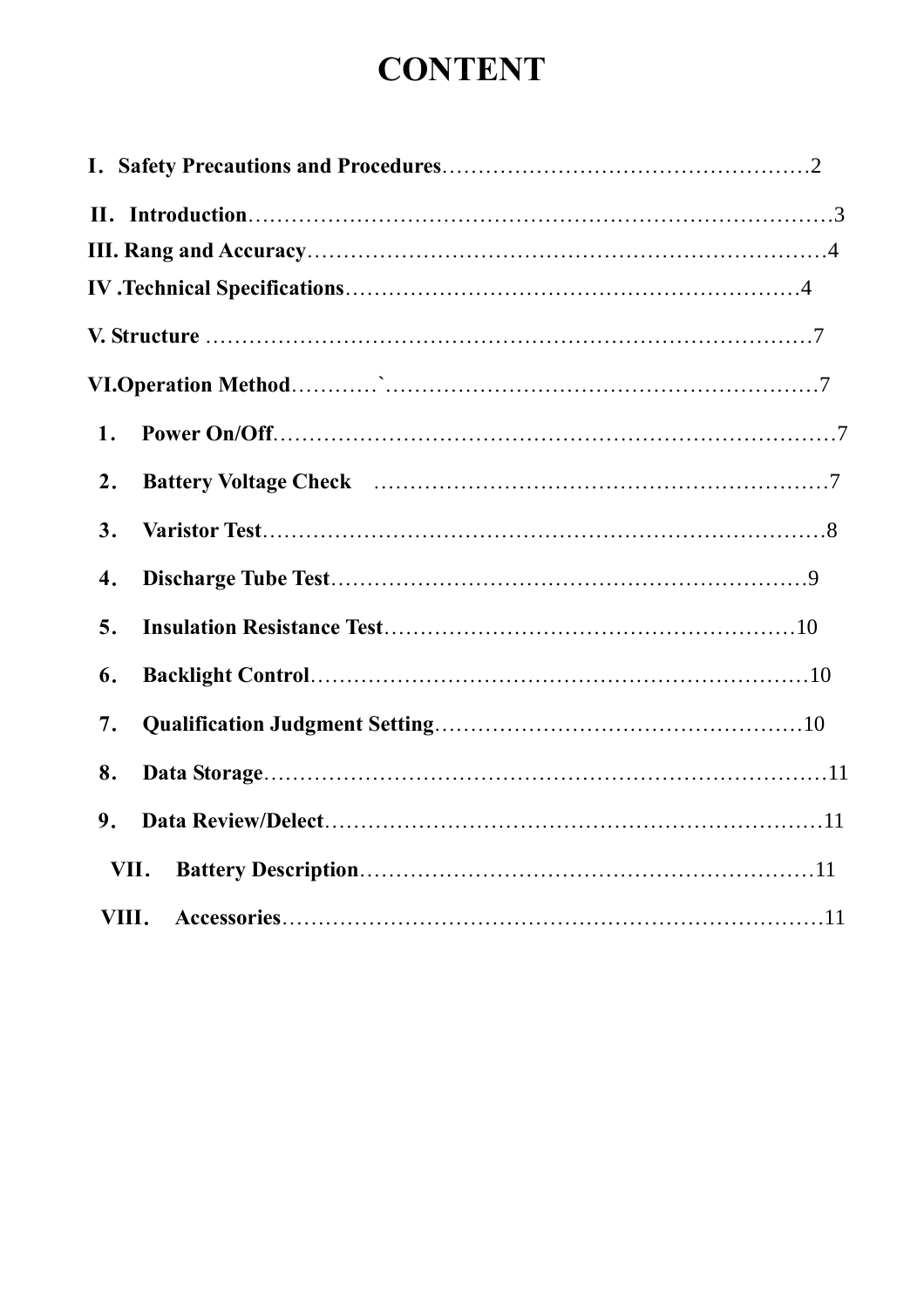## **I.Safety Precautions and Procedures**

Thank you for purchasing our company's **Intelligent Lightning Protection Component Tester**. Before using the instrument for the first time, in order to avoid possible electric shock or personal injury, please be sure to **read and strictly observe the safety rules and precautions listed in this manual.** 

In any case, the use of this instrument should pay special attention to safety.

- <sup>2</sup> The instrument is designed, produced and inspected according to IEC61010 safety specifications.
- <sup>2</sup> In any case, the use of this instrument should pay special attention to safety.
- <sup>2</sup> When measuring, high-frequency signal generators such as mobile phones should not be used next to the meter to avoid errors.
- ² Pay attention to the text and symbols on the body of the instrument.
- <sup>2</sup> Before use, make sure that the instrument and accessories are in good condition. The insulation layer of the instrument and test wire is not damaged, exposed or broken.
- <sup>2</sup> During the measurement, it is forbidden to touch exposed conductors and the circuit being measured.
- <sup>2</sup> Make sure the connection plug of the wire is tightly inserted in the meter connector.
- ² Do not measure in flammable places, sparks may cause explosion.
- <sup>2</sup> When the instrument is in use and the enclosure or test wire is broken and the metal is exposed, please stop using it.
- <sup>2</sup> Do not place and store the instrument for a long period of time under conditions of high temperature, humidity, condensation, and direct sunlight.
- <sup>2</sup> When charging the battery, make sure the test line has been removed from the meter and the meter is off.
- <sup>2</sup> The meter displays the battery voltage low symbol " $\Box$ " and should be charged in time, otherwise it will cause an error.
- <sup>2</sup> Do not measure when the battery cover is open and when thundering
- <sup>2</sup> Pay attention to the measuring range and use environment specified by this instrument.
- ² The use, disassembly, calibration and maintenance of this instrument must be performed by authorized personnel.
- <sup>2</sup> Because of the reason of this instrument, if it is dangerous to continue using it, it should be immediately stopped and sealed immediately, and it should be handled by a qualified organization.
- <sup>2</sup> The "  $\land$  " safety warning sign in the instrument and manual must be operated strictly in accordance with the contents of this manual.
- <sup>2</sup> The meter outputs high voltage, please be sure to connect the test line, and then press the test button to test after the hand leaving the test line. Otherwise there is a risk of electric shock

# **II.Introduction**

**Intelligent lightning protection component tester,** also known as **lightning** 

**protection component tester, SPD field tester.** It's a Special instrument for performance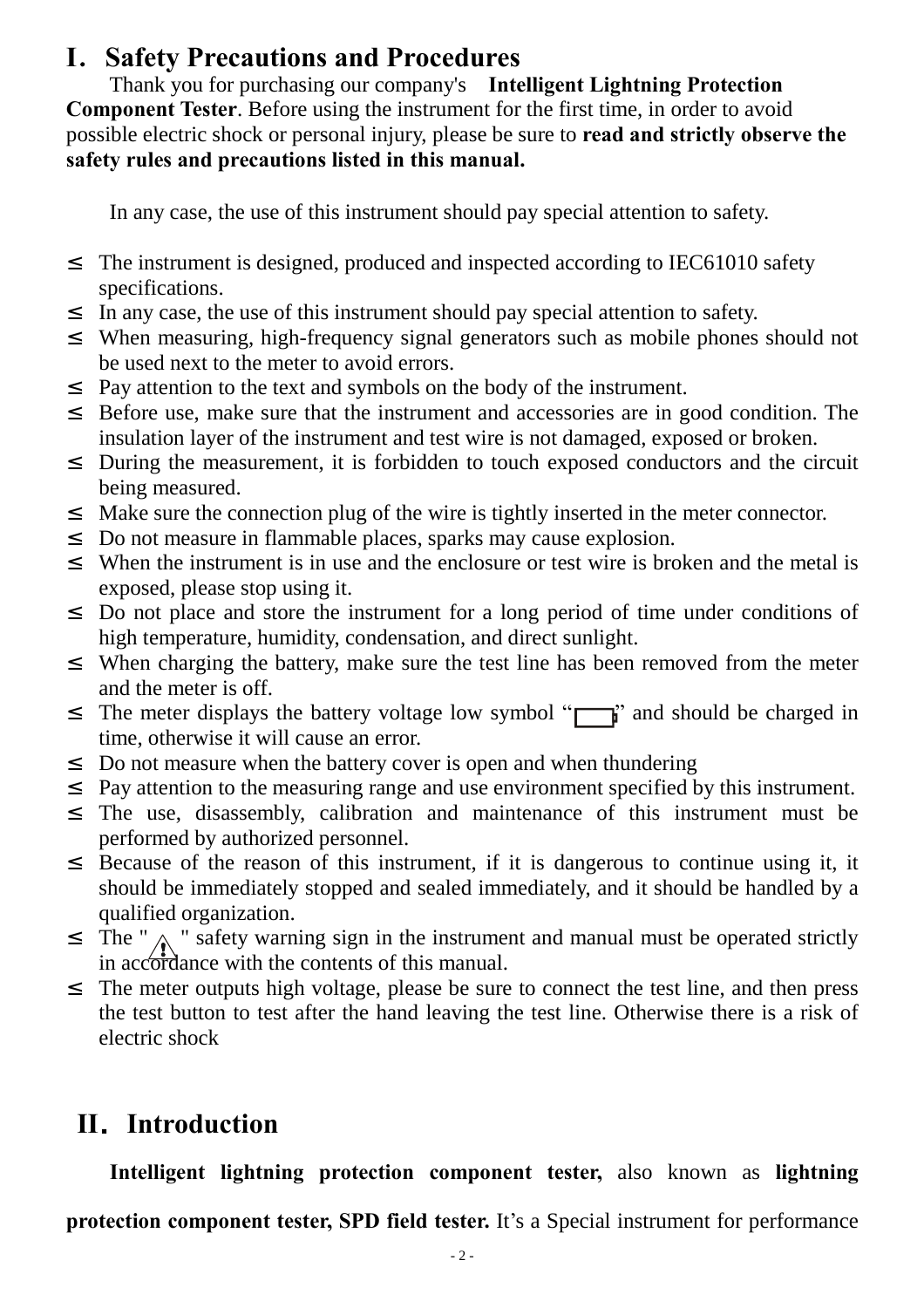testing of lightning arresters, lightning arresters, surge protectors, varistors, cermet discharge tubes, and direct-air lightning arresters. The instrument adopts the charging function and is used offline to overcome the shortcomings of the traditional product to be plugged in and used inconvenient on-site operation, the voltage output 2000V application range is more extensive, the use of high voltage short circuit protection, automatic discharge function, the instrument is reliable, safe and durable. At the same time, it adopts luxurious large-color screen display, data storage, data review, qualified judgment, automatic shutdown, USB data upload and other functions. The machine is beautiful and high-grade, wide in range, high in resolution, convenient in operation, convenient to carry, accurate, reliable, stable in performance and strong in anti-interference ability.

Moreover, it has anti-vibration, dust-proof and moisture-proof structure and adapts to the harsh working environment. It is an indispensable instrument for meteorological lightning protection, electric power, post and telecommunications, communication, electromechanical installation and maintenance, and industrial enterprises that use electricity as industrial power or energy. It is suitable for measuring performance parameters of various arresters and surge protectors.

The intelligent lightning protection component tester consists of medium and large scale integrated circuits. The output power of this instrument is large, the initial operating voltage measurement range is 10-2000V, the leakage current measurement range is 0.1~199.9uA, the repeatability is good, and the one-button measurement is convenient and quick.

### **III. Rang and Accuracy**

| <b>Measurement</b><br>function | Output voltage  | <b>Measurement</b><br>range | Accuracy                  | <b>Resolution</b> |
|--------------------------------|-----------------|-----------------------------|---------------------------|-------------------|
| Varistor                       | Starting action | 10 $\sim$ 2000V             | $\pm 2\%$ rdg $\pm 3$ dgt |                   |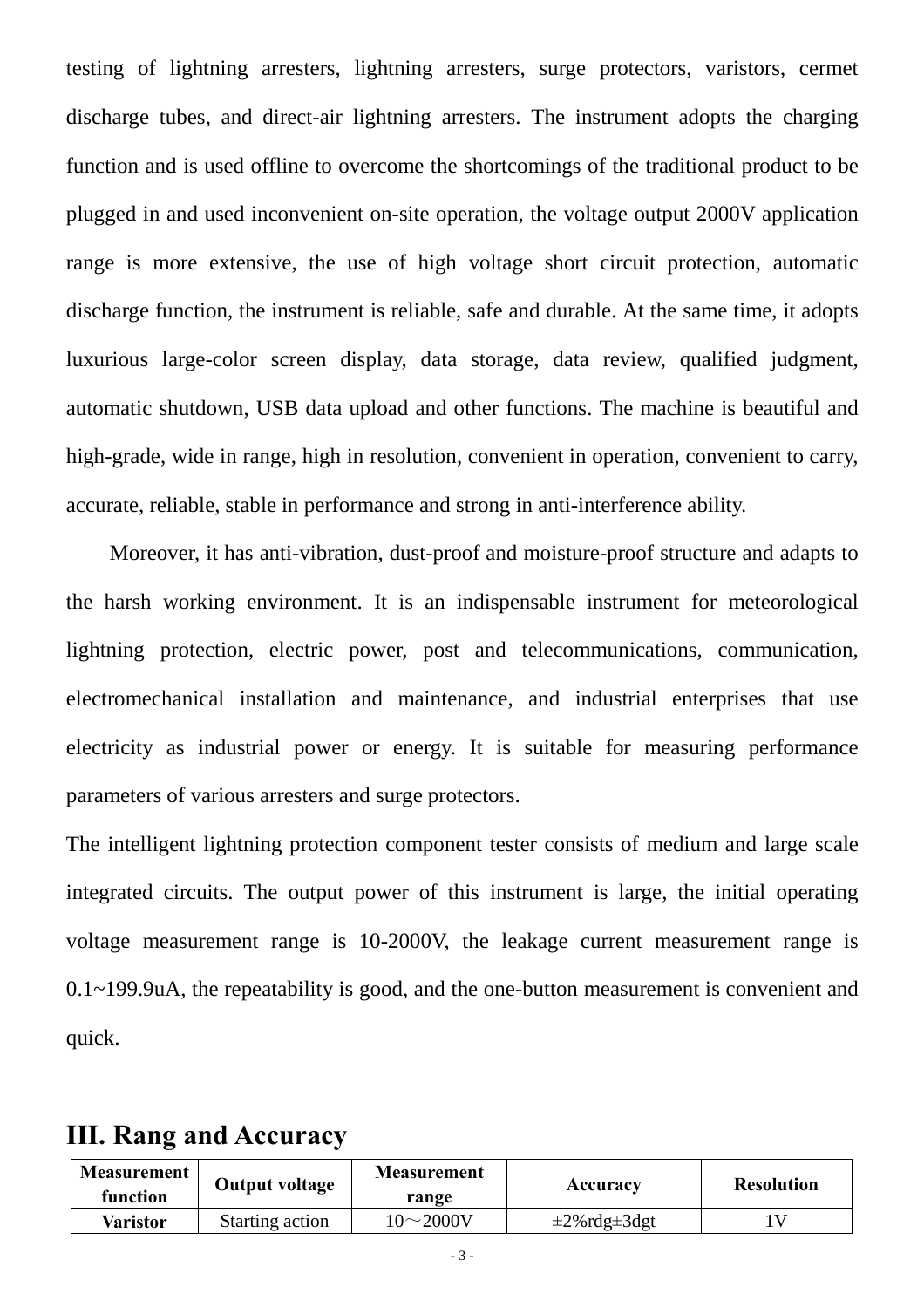|                                 | voltage<br>U1mA              |                  |                            |                    |
|---------------------------------|------------------------------|------------------|----------------------------|--------------------|
|                                 | Leakage current<br>I0.75,1mA | $0.1 - 199.9$ uA | $\pm 2\%$ rdg $\pm 10$ dgt | 0.1 <sub>u</sub> A |
| <b>Discharge</b><br>tube        | Discharge voltage            | $15 - 2000V$     | $\pm 2\%$ rdg $\pm 3$ dgt  | 1V                 |
| <b>Insulation</b><br>resistance | 500V                         | $0 \sim 1000M$   | $\pm 3\%$ rdg $\pm 10$ dgt | 1M                 |

Base test condition: 1mA±10uA(23℃)

# **IV .Technical Specifications**

| <b>Function</b>        | Varistor, discharge tube discharge voltage and leakage current |  |
|------------------------|----------------------------------------------------------------|--|
|                        | measurement, insulation resistance test                        |  |
| <b>Ambient</b>         | $23^{\circ}C \pm 5^{\circ}C$ , below 75% rh                    |  |
| temperature            |                                                                |  |
| and humidity           |                                                                |  |
| <b>Power</b>           | 7.2V Large capacity rechargeable battery                       |  |
| <b>Measure</b>         | DC voltage drop method                                         |  |
| method                 |                                                                |  |
| <b>Shift</b>           | Automatic shifting                                             |  |
| <b>Backlight</b>       | Have                                                           |  |
| Display mode           | Color screen                                                   |  |
| <b>Measurement</b>     | Text prompt in the lower right corner of the measurement       |  |
| indication             | (automatic mode only)                                          |  |
| <b>LCD</b> size        | $108$ mm×65mm                                                  |  |
| <b>Instrument size</b> | L/W/H: $240$ mm×188mm×85mm                                     |  |
| <b>Test line</b>       | Red 1 meter, black 1 meter, each 1PC                           |  |
| Overvoltage            | Have                                                           |  |
| protection             |                                                                |  |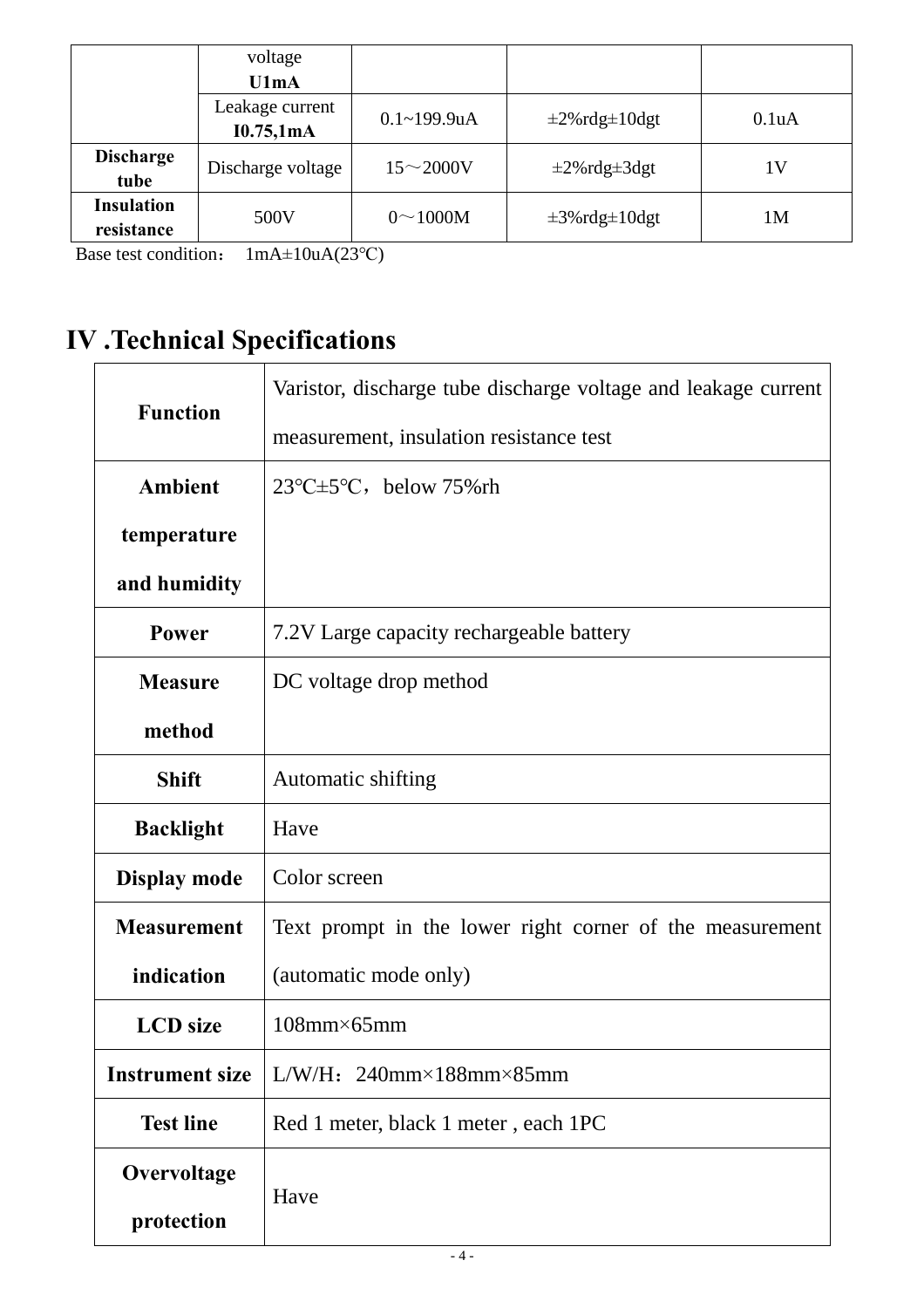|                        | 500 groups, "H" storage indication, "storage array" display       |  |  |
|------------------------|-------------------------------------------------------------------|--|--|
| Data storage           | "500" indicates that the storage is full                          |  |  |
| Data review            | "MR" symbol indication when viewing data                          |  |  |
| <b>Overflow</b>        |                                                                   |  |  |
| display                | "OL" symbol indication when overrange overflow                    |  |  |
| Qualification          | The measured value has an audible indication within the range     |  |  |
| judgment               | of the judgment value, and one sounds is qualified, and the       |  |  |
| function               | unqualified sounds three times.                                   |  |  |
|                        | The low battery voltage symbol indicates that the battery is      |  |  |
| <b>Battery voltage</b> | promptly replaced when the battery voltage is low.                |  |  |
| <b>Automatic</b>       | The splash screen indicates that it will automatically shut       |  |  |
| shut-down              | down after 15 minutes of booting.                                 |  |  |
|                        | Standby: about 140mA(Lowest brightness)                           |  |  |
| Power                  | Maximum brightness: about 300mA                                   |  |  |
| consumption            | Measure: about 830mA(Lowest brightness)                           |  |  |
| Weight                 | Instrument: 1230g (including battery)                             |  |  |
| <b>Working</b>         |                                                                   |  |  |
| temperature            | $-10^{\circ}$ C $\sim$ 40°C; below 80% rh                         |  |  |
| and humidity           |                                                                   |  |  |
| <b>Storage</b>         |                                                                   |  |  |
| temperature            | $-20^{\circ}$ C $\sim$ 60°C; below 70% rh                         |  |  |
| and humidity           |                                                                   |  |  |
| <b>Insulation</b>      |                                                                   |  |  |
| resistance             | More than $200M\Omega$ (between the circuit and the housing 500V) |  |  |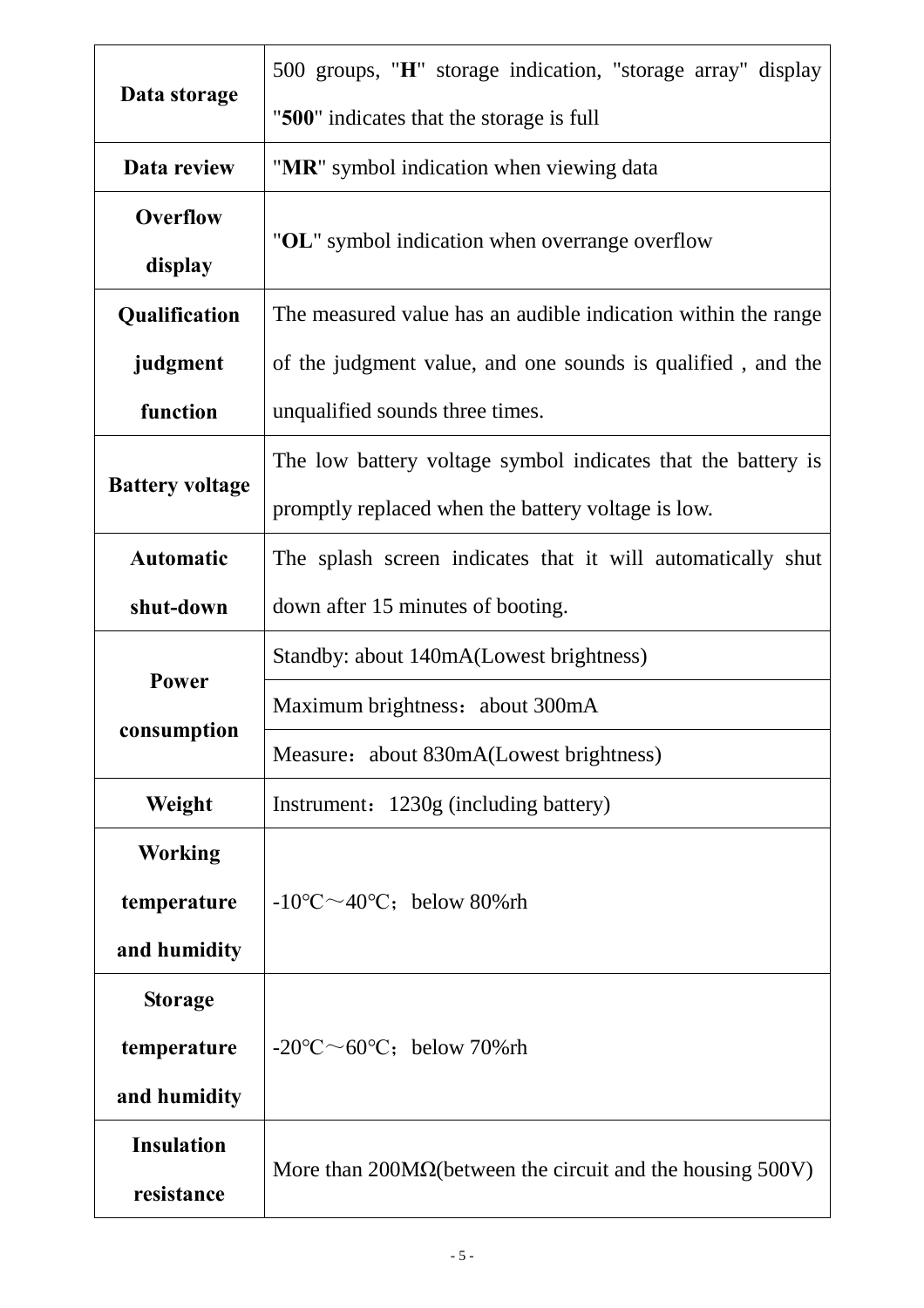| <b>Pressure</b>     | AC 3000V/rms (between the circuit and the housing)        |  |  |
|---------------------|-----------------------------------------------------------|--|--|
| resistance          |                                                           |  |  |
| Electromagnetic     | IEC61326(EMC)                                             |  |  |
| properties          |                                                           |  |  |
| <b>Suitable for</b> |                                                           |  |  |
| safety              | IEC61010-1(CAT III 300V, CAT IV 150V, pollution level 2); |  |  |
| regulations         |                                                           |  |  |

# **V. Structure**



**1. LCD** 2. Function button **3.** Power on/off button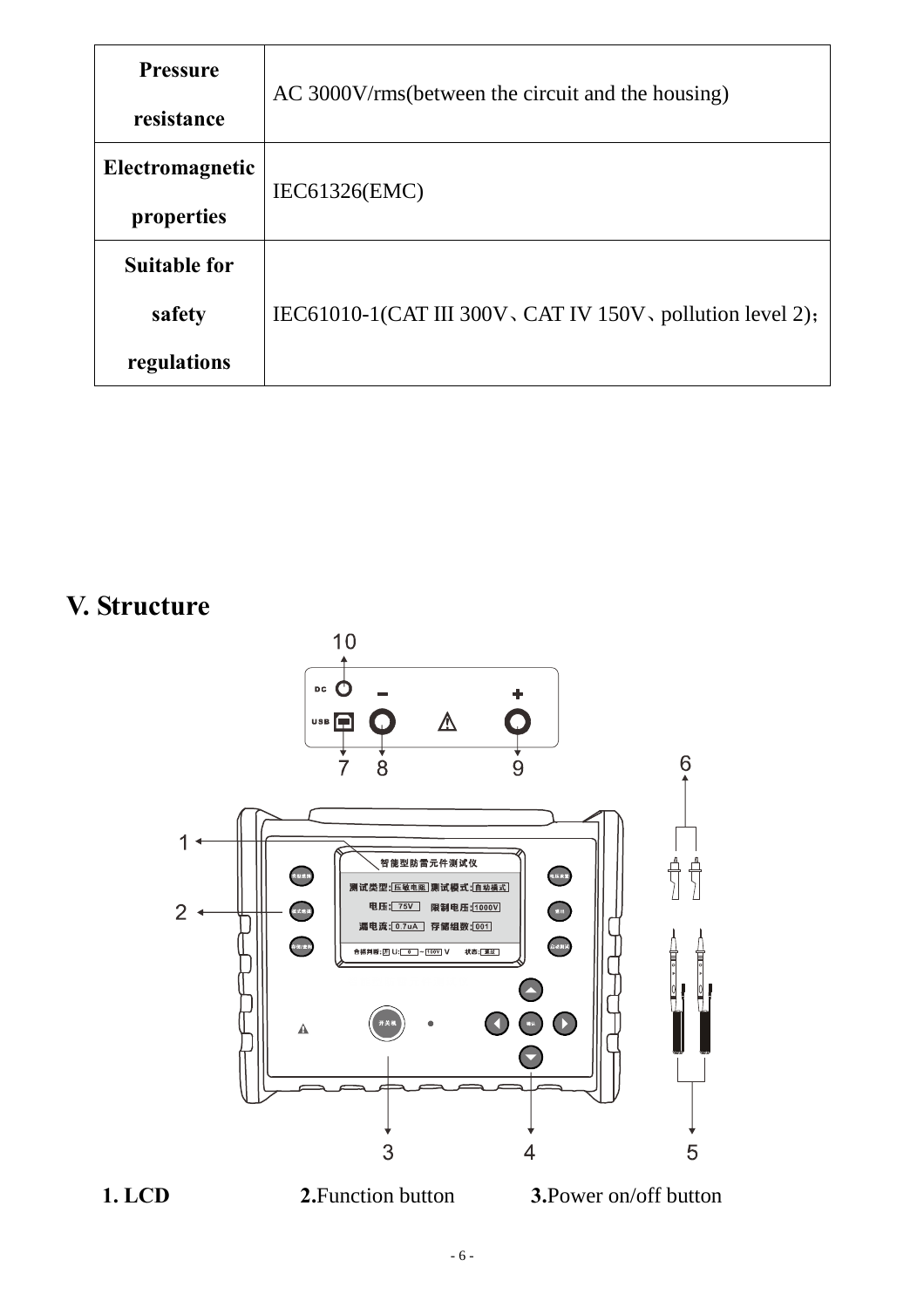| 4. Direction and confirmation button |                        | <b>5.</b> Instrument pen   |
|--------------------------------------|------------------------|----------------------------|
| <b>6.</b> Safety alligator clip      | 7. USB interface       | <b>8.</b> Public interface |
| 9. Positive interface                | 10. Charging interface |                            |

### **VI.Operation Method**

#### **1**.**Power On/Off**

Press the "Power On/Off" button in the power-off state to turn it on. Press the "Power On/Off" button in the power-on state to turn it off.

#### **2.Battery Voltage Check**

After the power is turned on, if the LCD displays the battery voltage low symbol ". it indicates that the battery is low, please replace the battery in time. The battery power is sufficient to ensure the accuracy of the measurement.

#### **3.Varistor Test**

When measuring, press the "Type Select" button to select "varistor" and clamp the varistor under test (as shown below). There are two modes to choose from under the "varistor" type, namely "automatic mode" and "manual mode", which can be selected by pressing the "mode selection" button.

Under the "automatic mode" test, you only need to press the "start test" button to start the test. During the test, the word "in progress..." will be displayed in the lower right corner. When the test is completed, the message "Test completed!" is displayed. . If you want to interrupt the test process during the test, you can press the "Exit" button to interrupt the test.

Under the "Manual Mode" test, press the "Voltage Setting" button and press the " $\bigcirc$ " or " $\bigcirc$ " button on the direction button to adjust the value of "Limit Voltage" to be more than 1.2 times the nominal value of the measured varistor. Press the  $(\mathcal{O}, \mathcal{O}, \mathcal{O})$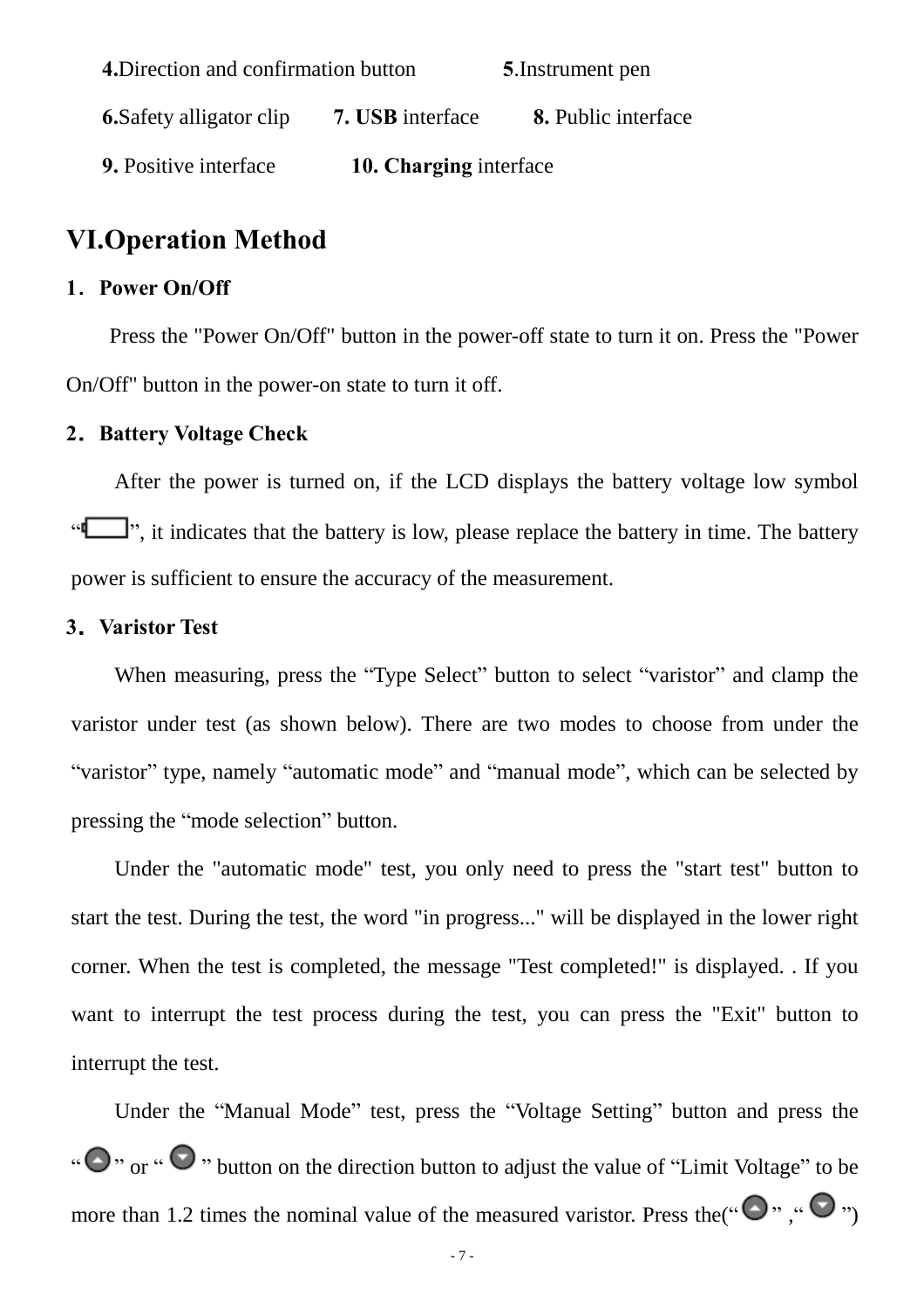button to add or subtract  $1 - 1$  for short press, plus or minus 50 for long press, then press the "OK" button, then press the "Start Test" button to start the test.The voltage value when the current shows about 1 mA (1000 uA) is the  $U_{1mA}$  value (breakdown voltage), at this point, you can press the "Start Test" button again to check the leakage current value of the varistor under test.If you want to end the test, you can press the "Exit" button or press the "Start Test" button when checking the varistor leakage current value.



#### **4.Discharge Tube Test**

When measuring, press the "Type Select" button to select the test type as "Discharge Tube" and clamp the measured discharge tube (as shown).Press the "Start Test" button to start the test. At this point, you can see that the voltage value is rising. When the voltage value stops, the test is completed. At this time, the voltage is the ignition voltage of the tested discharge tube (DC breakdown voltage).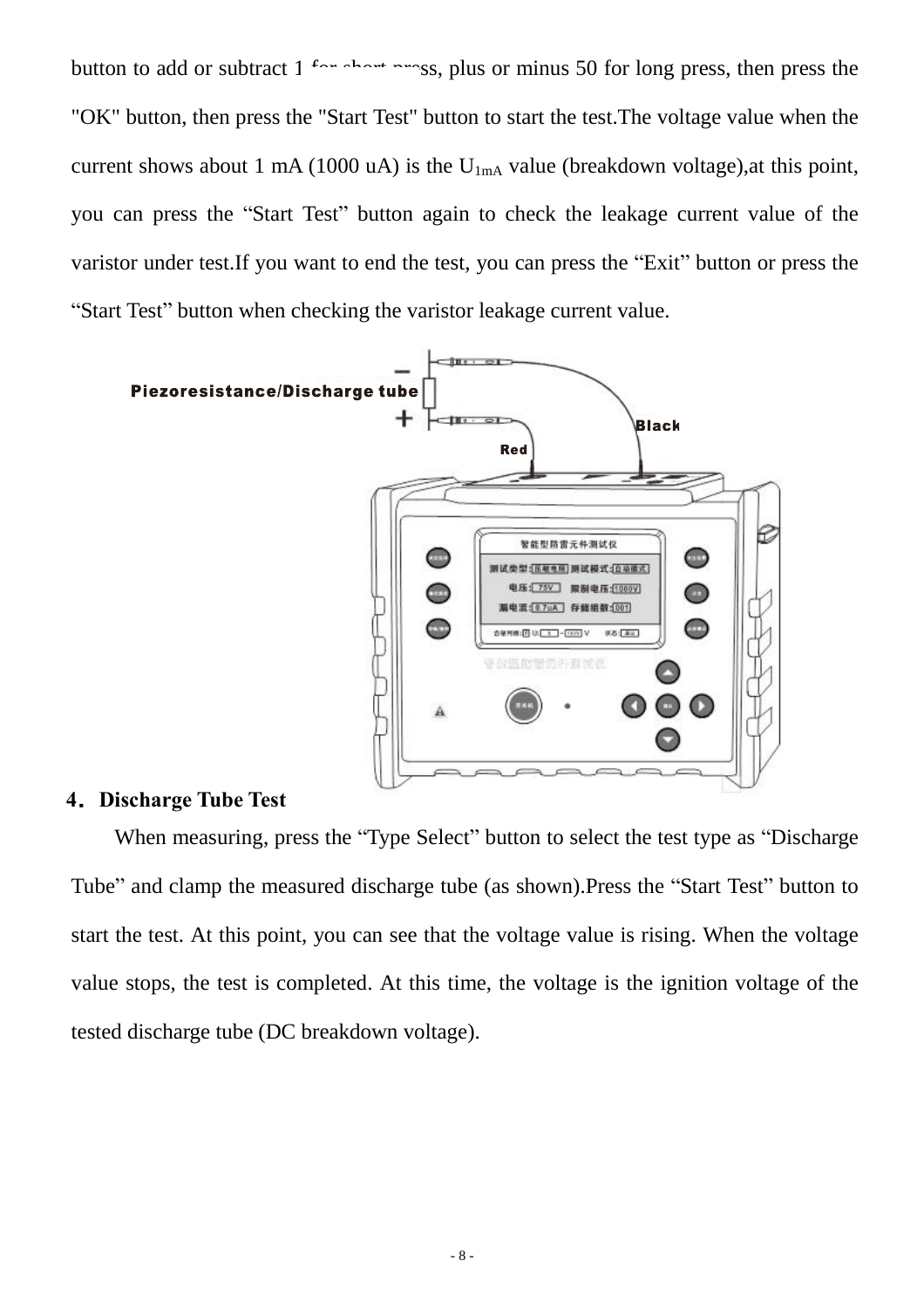

### **5**.**Insulation Resistance Test**

When measuring, press the "Type Select" button to select the test type as "Insulation Resistance", and clamp the measured insulation resistance like clamp the varistor as described above.Press the "Start Test" button to start the test. In the lower right corner of the screen, there is a "in progress..." message. The test will stop automatically after about 15 seconds from the start of the test. If you want to interrupt the test in advance, you can press the "Exit" button directly.

### **6**.**Backlight Control**

After booting up, press and hold the "Exit" button to enter the backlight brightness

adjustment page. Press the " $\bigcirc$ " and " $\bigcirc$ " arrow keys to adjust the backlight brightness.

### **7**.**Qualification Judgment Setting**

After booting up, press the "OK" button to enter the qualification judgment mode. At this time, you can see that the bottom text box on the screen is flashing, indicating that the

item can be set. Press the " $\bigcirc$ " or " $\bigcirc$ " (short press plus or minus 1 when the upper and lower limits are adjusted, long press plus or minus 50) to adjust the parameters, press the

 $\bullet$   $\bullet$   $\bullet$   $\bullet$   $\bullet$   $\bullet$  key to change the cursor position. When the qualification judgment state is adjusted to the "on" state, the qualification judgment can be turned on, otherwise the qualification judgment is turned off.The right side of "U:" is the judgment voltage range, the value in the left box is the lower limit of the judgment, and the right is the upper limit value.When the test is completed, if the measured voltage is within this range, it means qualified."Pass" will be displayed in the "Status" box and the buzzer will sound once,otherwise, "Fail" is displayed and the buzzer sounds three times. As shown below:

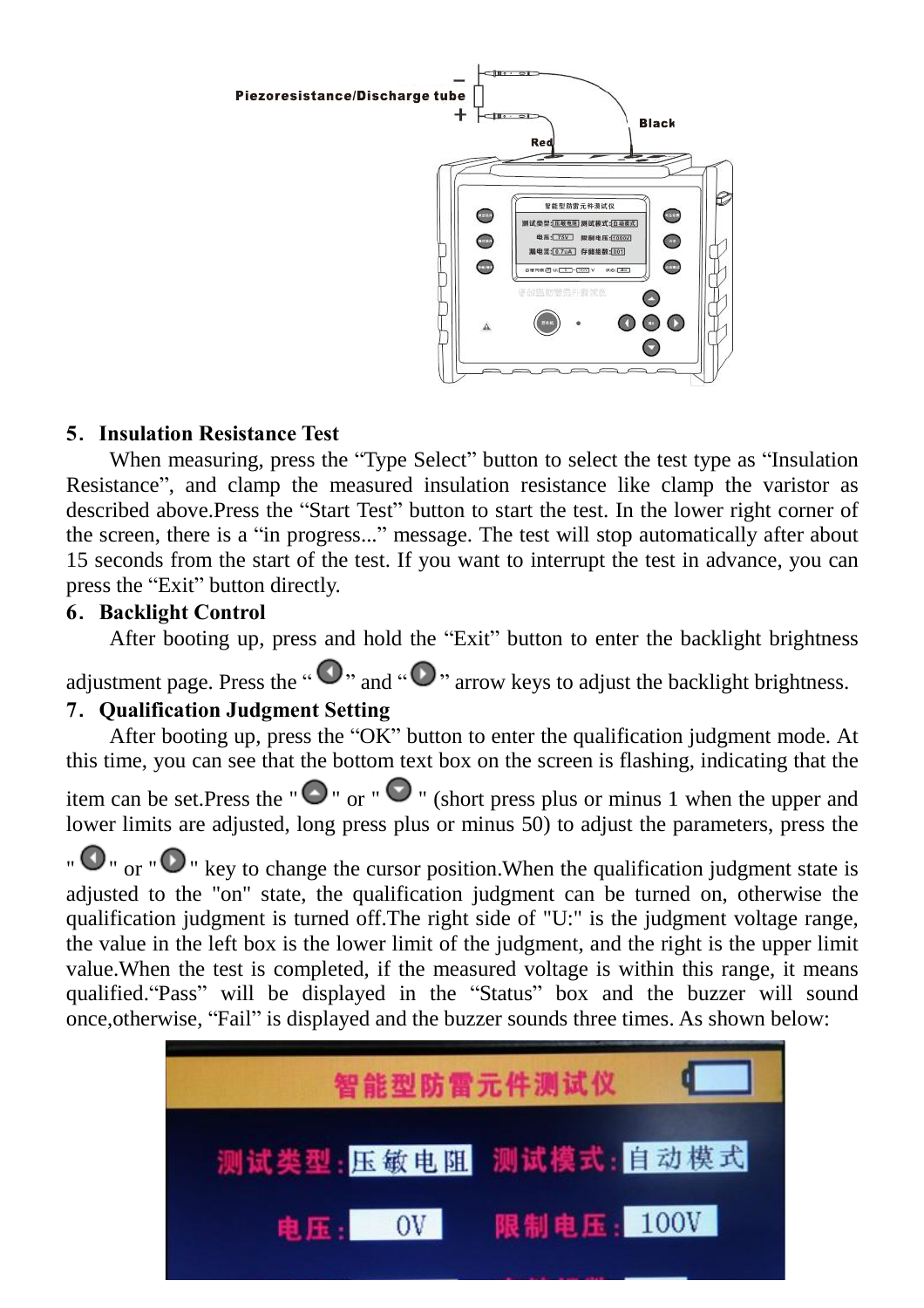### **8**.**Data Storage**

After the power is turned on, the measurement is completed. Short press the "Store/View" button to save the data once. When saving, the "H" will be displayed in the upper right corner of the screen. After the save is completed, the "H" will disappear and complete a data save operation. Up to 500 sets of data can be saved, and the number of data sets that have been saved is displayed in the box to the right of the "Store Data" on the test interface.

### **9.Data Review/Delect**

When the data is stored, press and hold the "Store/View" button to view the saved

data. After the "MR" is displayed in the upper right corner of the screen, press " $\bigcirc$ ", and

 $\sum_{i=1}^{\infty}$  to scroll through the stored data. The sequence number of the saved data is displayed in the box to the right of "Stored Data". Press the "Store/View" button in the data review state to exit the data review status. If there is no data saved, long press the "Store/View" button to display "NULL" in the upper right corner of the screen, indicating that no data is stored and the test interface will automatically jump to test state.

In the data review state, long press the "storage/view" button to jump to the delete

data page. Press " $\bullet$ ", " $\bullet$ " button to select "Yes", "No" to choose whether to delete the data. Select "Yes" then press "OK" to delete all data. Select "No" then press "OK" to cancel the deletion of data and return to the data review status.

### **VII. Battery Description**

The meter is powered by a 9V 6-cell LR14 dry battery. When the battery power is reduced, when the voltage drops to about 6.5V, the battery symbol " $\Box$ " is displayed, please replace the battery in time. The measurement accuracy is affected when the voltage is low.

| <b>Instrument</b> | 1PC                                      |
|-------------------|------------------------------------------|
| <b>Test line</b>  | $2PC$ (red, black each $1PC$ )           |
| CD                | 1PC                                      |
| Charger           | 1PC                                      |
| <b>Battery</b>    | 7.2V large capacity rechargeable battery |

# **VIII. Accessories**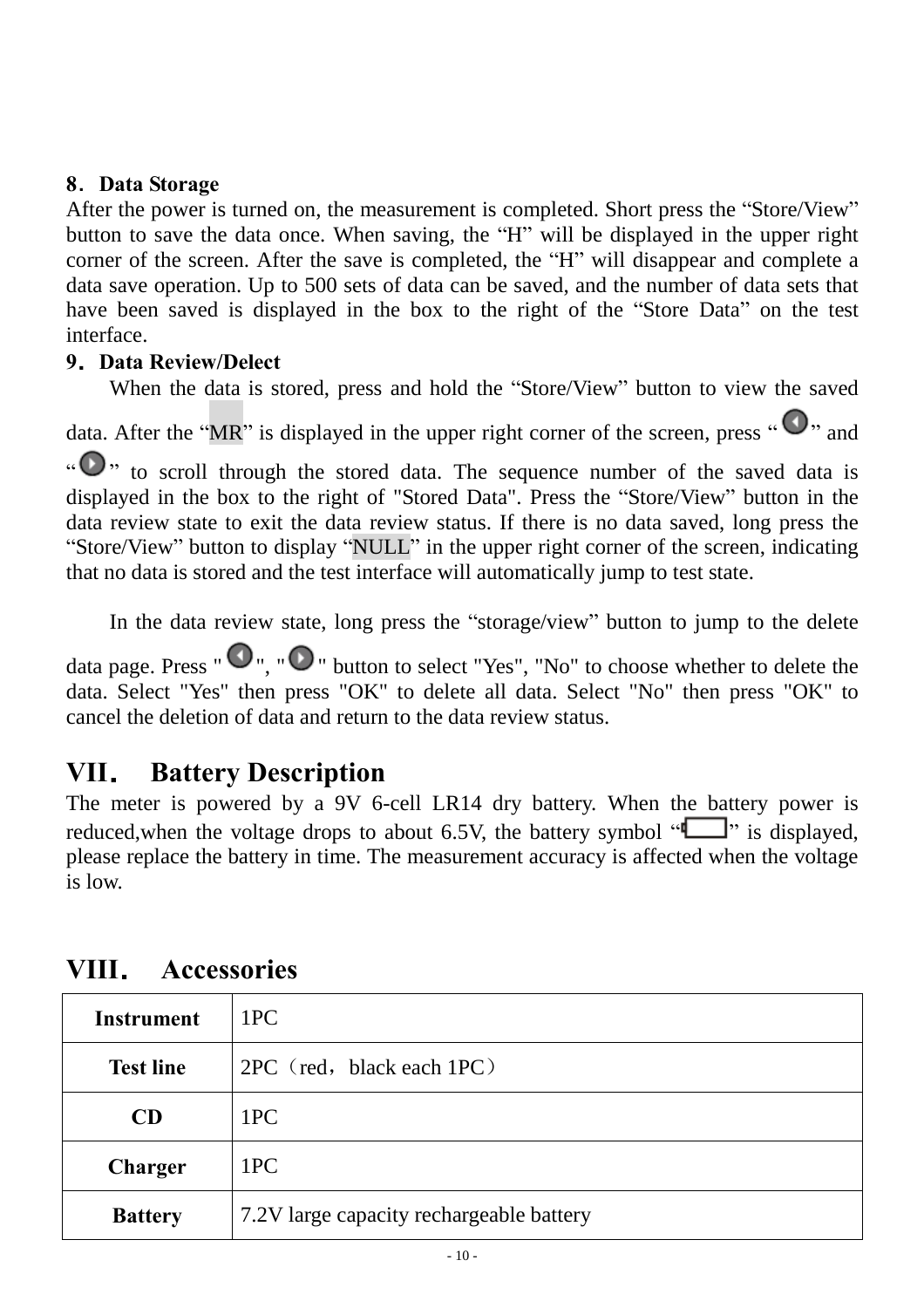| <b>USB</b> data line        | 1PC  |
|-----------------------------|------|
| <b>Manual</b>               | 1SET |
| Certificate                 |      |
| <b>Instrument box</b>   1PC |      |